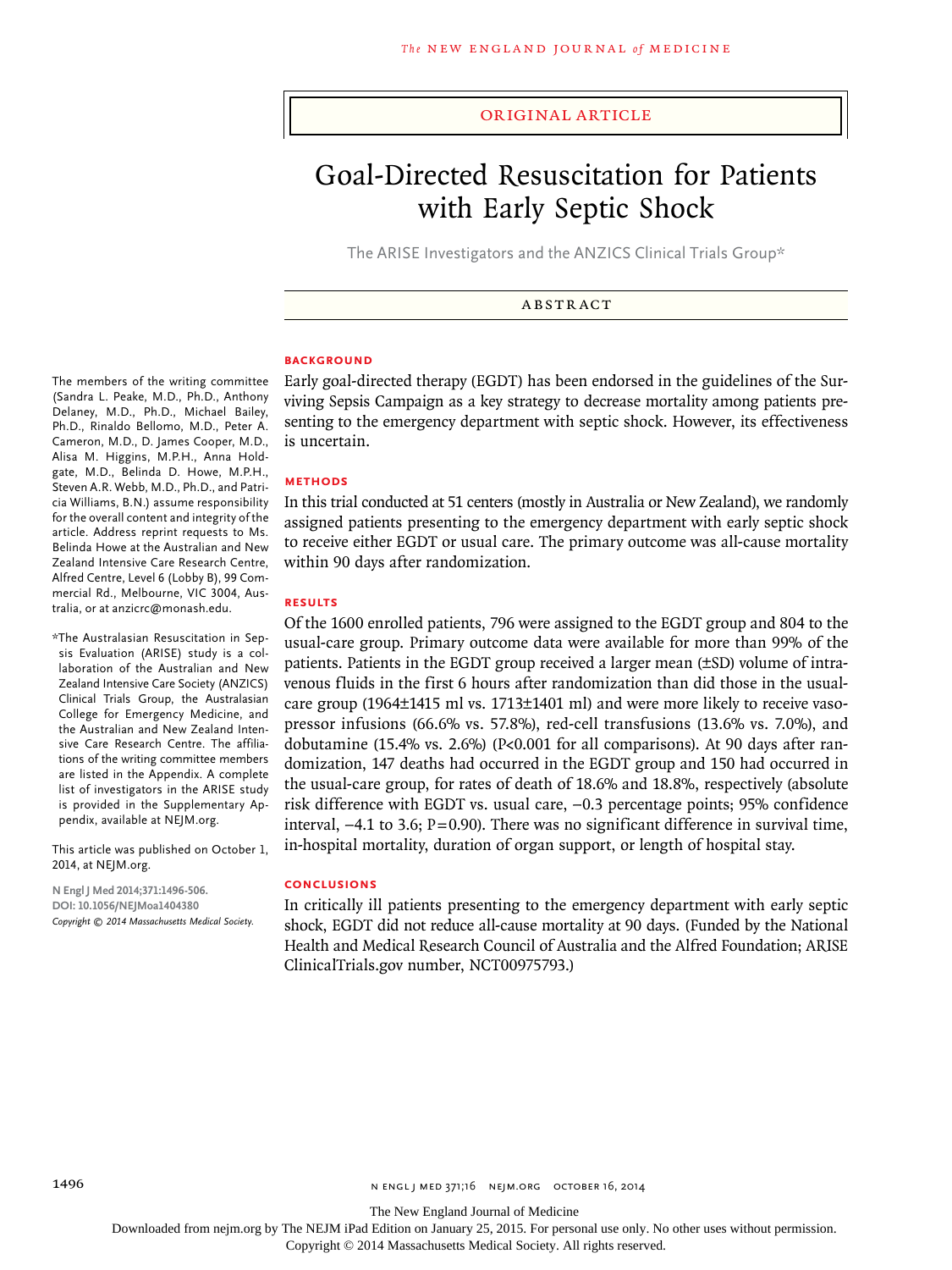EVERE SEPSIS HAS A REPORTED ANNUAL<br>incidence in adults of up to 300 cases per<br>100,000 population.<sup>1-3</sup> Despite decreasing<br>mortality from sepsis in recent years,<sup>4</sup> the risk of evere sepsis has a reported annual incidence in adults of up to 300 cases per  $100,000$  population.<sup>1-3</sup> Despite decreasing death remains high.5,6 The fundamental principles for the management of sepsis include early recognition, control of the source of infection, appropriate and timely administration of antimicrobial drugs, and resuscitation with intravenous fluids and vasoactive drugs.

Patients presenting to the emergency department account for a large proportion of patients with severe sepsis.<sup>7</sup> Reported in-hospital mortality ranges in this subgroup from 20 to 50%.3,8-10 In 2001, a proof-of-concept, randomized trial showed that early hemodynamic resuscitation according to a specific protocol termed early goal-directed therapy (EGDT) improved outcomes in patients presenting to the emergency department with severe sepsis, as compared with usual therapy.<sup>11</sup>

EGDT was subsequently incorporated into the 6-hour resuscitation bundle of the Surviving Sepsis Campaign guidelines,<sup>12-14</sup> and a number of nonrandomized studies showed a survival benefit with bundle-based care that included EGDT.15-18 Despite such successes, considerable controversy has surrounded the role of EGDT in the treatment of patients with severe sepsis. Concerns have included the potential risks associated with individual elements of the protocol,<sup>19,20</sup> uncertainty about the external validity of the original trial, and the infrastructure and resource requirements for implementing EGDT.<sup>21,22</sup>

In a randomized trial conducted in 31 academic centers in the United States (Protocolized Care for Early Septic Shock [ProCESS]),<sup>10</sup> protocolbased resuscitation (a combination of EGDT and protocol-based standard therapy) was not associated with a survival benefit, as compared with usual care that was not protocol-based. Whether these results would hold up outside the United States and across a variety of academic and nonacademic health care settings is unknown; more evidence is needed to provide clinical direction.<sup>23</sup>

We designed the multicenter Australasian Resuscitation in Sepsis Evaluation (ARISE) study to test the hypothesis that EGDT, as compared with usual care, would decrease 90-day all-cause mortality among patients presenting to the emergency department with early septic shock in diverse health care settings.

## Methods

## **Study Design and Oversight**

From October 5, 2008, to April 23, 2014, we conducted this prospective, randomized, parallelgroup trial in 51 tertiary care and nontertiary care metropolitan and rural hospitals. Most centers were in Australia or New Zealand, with 6 centers in Finland, Hong Kong, and the Republic of Ireland (Table S1 in the Supplementary Appendix, available with the full text of this article at NEJM.org).24 Participating institutions did not have sepsis-resuscitation protocols at the time of site selection, and usual care did not include resuscitation guided by measurement of the central venous oxygen saturation  $(Scvo<sub>2</sub>)$ <sup>25</sup> The ARISE study was one of three collaborative, harmonized studies, along with the ProCESS trial<sup>10</sup> and the Protocolized Management in Sepsis (ProMISe) trial (Current Controlled Trials number, ISRCTN36307479), designed to address the effectiveness of EGDT.<sup>24</sup>

The study protocol was approved by the ethics committee at Monash University, which was the coordinating center, and at each participating institution. The protocol and statistical analysis plan are available at NEJM.org. Prior informed written consent or delayed consent was obtained from all patients or their legal surrogates. The trial was overseen by an independent data and safety monitoring committee. ScvO<sub>2</sub> monitors were loaned to participating sites by Edwards Lifesciences, which had no other role in the conduct of the study.

#### **Study Population**

Patients 18 years of age or older who met the eligibility criteria within 6 hours after presentation to the emergency department were assessed for enrollment. Eligibility criteria were a suspected or confirmed infection, two or more criteria for a systemic inflammatory response<sup>26</sup> (see the Methods section in the Supplementary Appendix), and evidence of refractory hypotension or hypoperfusion. Refractory hypotension was defined as a systolic blood pressure of less than 90 mm Hg or a mean arterial pressure of less than 65 mm Hg after an intravenous fluid challenge of 1000 ml or more administered within a 60-minute period. Hypoperfusion was defined as a blood lactate level of 4.0 mmol per liter or more. Ran-

n engl j med 371;16 nejm.org october 16, 2014 1497

The New England Journal of Medicine

Downloaded from nejm.org by The NEJM iPad Edition on January 25, 2015. For personal use only. No other uses without permission.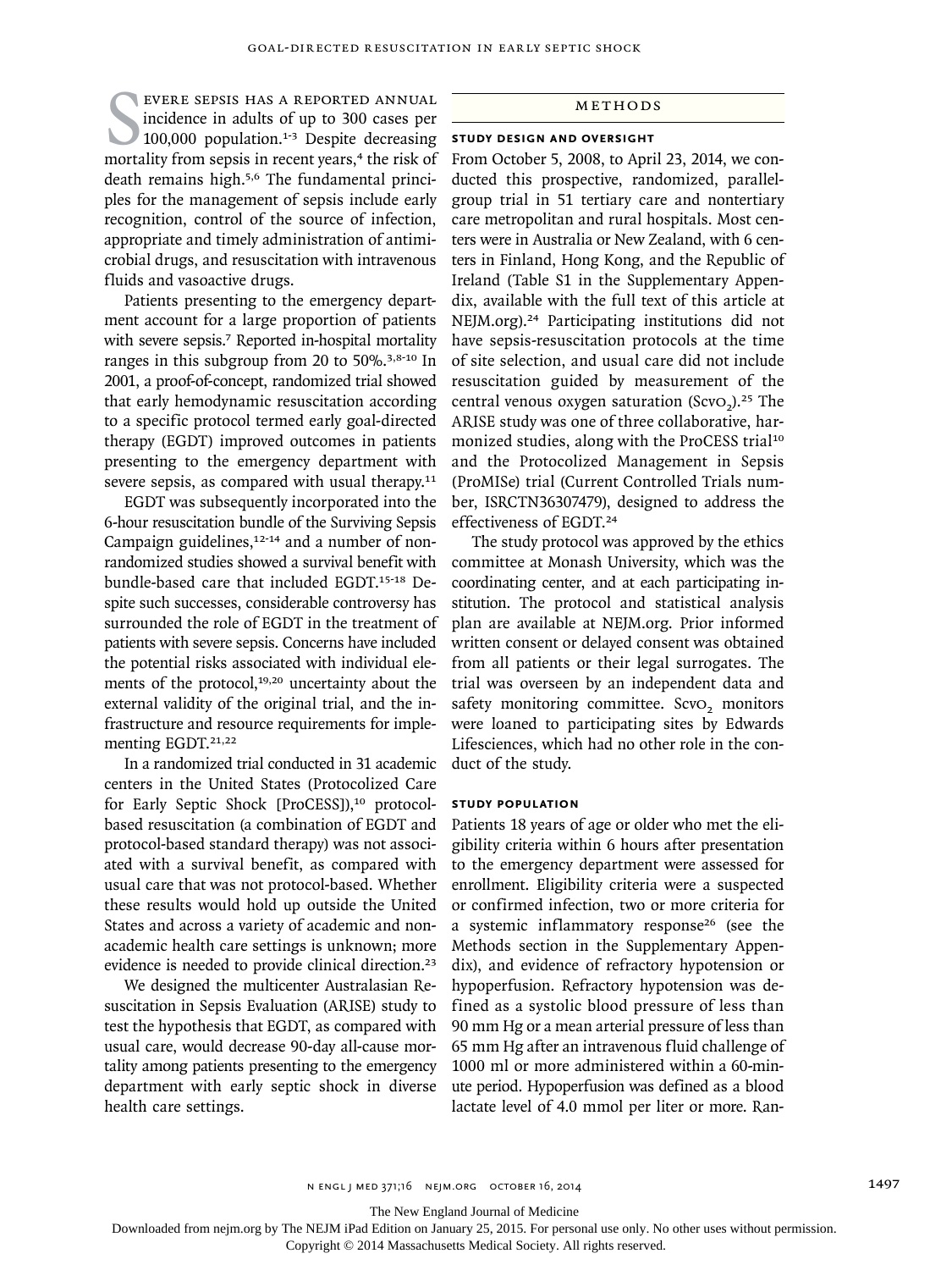domization was required within 2 hours after fulfillment of the final inclusion criterion. The initiation of the first dose of intravenous antimicrobial therapy was mandated before randomization. The study exclusion criteria are provided in the Methods section in the Supplementary Appendix.

## **Randomization**

Eligible patients were randomly assigned in a 1:1 ratio to receive either EGDT or usual care for 6 hours. Randomization was stratified according to study center with the use of a permutedblock method and was performed by means of a centralized telephone interactive voice-response system that was accessible 24 hours a day. Because of the nature of the intervention, all patients and clinicians involved in their care were aware of study-group assignments.

## **Study Treatments**

For patients in the usual-care group, decisions about the location of care delivery, investigations, monitoring, and all treatments were made by the treating clinical team. Scv $o_2$  measurement was not permitted during the 6-hour intervention period. Data were collected regarding insertion of invasive monitoring devices, intravenous-fluid resuscitation, vasoactive support, red-cell transfusion, mechanical ventilation, and other supportive therapy.

For patients in the EGDT group, the intervention was provided by a study team trained in EGDT delivery. Both the care providers and location of delivery were dependent on local resources. Thus, investigators used EGDT implementation models based in the emergency department, the intensive care unit (ICU), or both. A multifaceted intervention was used to standardize EGDT delivery across sites.<sup>24</sup> Details of EGDT implementation, personnel, and location are provided in Table S1 and Figure S1 in the Supplementary Appendix.

In the EGDT group, an arterial catheter and a central venous catheter capable of continuous ScvO<sub>2</sub> measurement (Edwards Lifesciences) were inserted within 1 hour after randomization. The resuscitation algorithm was based on the original EGDT algorithm<sup>11</sup> and was followed until 6 hours after randomization (Fig. S1 in the Supplementary Appendix).

## **Study Outcomes**

The primary study outcome was death from any cause within 90 days after randomization. Secondary and tertiary outcomes included survival time from randomization to 90 days; mortality in the ICU; mortality at 28 days; in-hospital mortality at 60 days; cause-specific mortality at 90 days<sup>27</sup>; length of stay in the emergency department, ICU, or elsewhere in the hospital; receipt and duration of mechanical ventilation, vasopressor support, or renal-replacement therapy; destination at the time of discharge (for surviving inpatients); limitation of therapy (e.g., do-not-resuscitate order) at the time of death (for nonsurvivors); and adverse events.

#### **Statistical Analysis**

All analyses were conducted according to a statistical analysis plan that was reported previously.28 The sample-size calculation was based on an assumed in-hospital rate of death in the usual-care group of  $28\%$ ,  $25,29$  with an increment of 10 percentage points (38%) for the rate of death at 90 days.8,30 Thus, an enrollment of 1600 patients would have a power of 85 to 90% (at a two-sided alpha level of 0.05) to detect an absolute risk reduction of 7.6 percentage points (or a relative risk reduction of 20%) in the EGDT group, with allowance for a plausible range of loss to follow-up. One interim analysis was planned and performed after the enrollment of 50% of the patients, with the use of a two-sided, symmetric O'Brien–Fleming design and a two-sided P value of 0.005; this analysis was reviewed by the independent data and safety monitoring committee.

All analyses were conducted according to the intention-to-treat principle. No assumptions were made for missing or unavailable data. We report continuous variables as means (±SD) or medians and interquartile ranges, and categorical variables as proportions. We used Student's t-test or the Wilcoxon rank-sum test to analyze between-group differences, as appropriate. Fisher's exact test was used for categorical variables, including the primary outcome. Absolute and relative risk differences with 95% confidence intervals for all-cause mortality at 90 days are reported. Additional sensitivity analyses were performed with the use of multivariable logistic regression adjusted for predefined baseline covariates: country, age, score on the Acute Physiology and Chronic Health

The New England Journal of Medicine

Downloaded from nejm.org by The NEJM iPad Edition on January 25, 2015. For personal use only. No other uses without permission.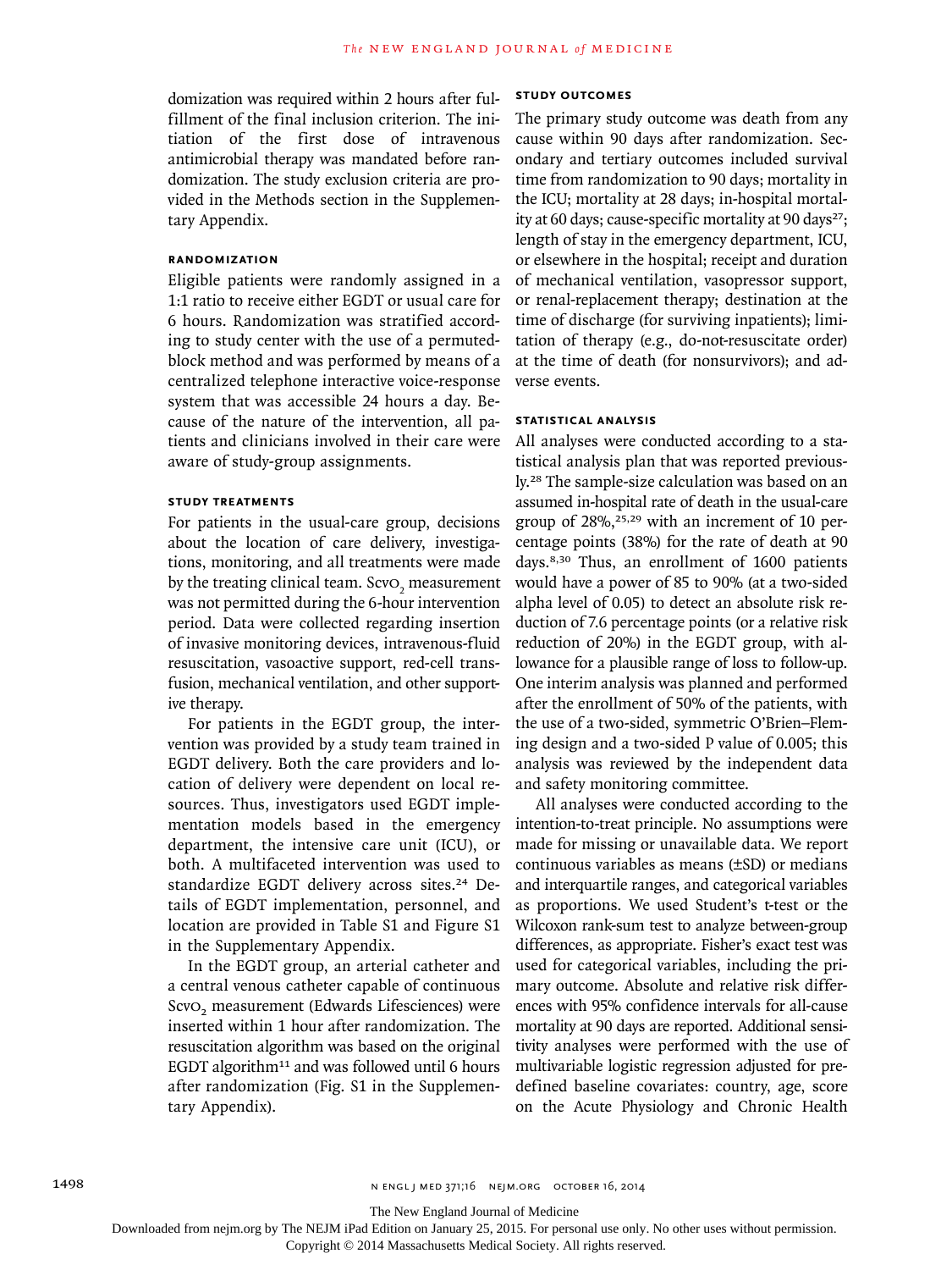Evaluation II (APACHE II), systolic blood pressure  $\left($  <90 mm Hg or  $\geq$ 90 mm Hg), and presence or absence of invasive mechanical ventilation. We used the Kaplan–Meier method to calculate survival time from randomization to 90 days and the log-rank test to perform between-group comparisons. We used Cox proportional-hazards models adjusted for the previously specified baseline covariates to calculate hazard ratios with 95% confidence intervals. Values for length of hospital stay and duration of organ support were logtransformed and analyzed with the use of linear regression and are reported as ratios with 95% confidence intervals.

We conducted subgroup analyses for the primary outcome for predefined variables: country, age (<65 years or ≥65 years), APACHE II score  $\left($  <25 or  $\geq$ 25), presence or absence of invasive mechanical ventilation, presence or absence or refractory hypotension, lactate level (<4.0 mmol per liter or ≥4.0 mmol per liter), and intravenous fluid administration (<20 ml per kilogram of body weight or ≥20 ml per kilogram). Subgroup analyses were performed with the use of logistic regression, with heterogeneity determined on the basis of interaction between treatment and subgroup. Odds ratios with 95% confidence intervals for death at 90 days are presented in a forest plot.

All analyses were performed with the use of SAS software, version 9.3 (SAS Institute). A twosided P value of 0.05 or less was considered to indicate statistical significance, except for the primary outcome, for which a P value of 0.0491 or less was used.

#### **RESULTS**

## **Study Patients**

We enrolled 1600 patients, with 796 assigned to the EGDT group and 804 to the usual-care group (Fig. 1). Delayed consent was refused for 9 patients (3 in the EGDT group and 6 in the usual-care group), leaving an intention-to-treat population of 793 patients and 798 patients, respectively. By day 90, 1 patient in the usual-care group had revoked consent, and 2 patients (1 in each group) were lost to follow-up, leaving a final cohort of 1588 patients for whom the primary outcome was available: 792 (99.5%) in the EGDT group and 796 (99.0%) in the usual-care group.

baseline were similar in the two groups (Table 1, and Tables S2 and S3 in the Supplementary Appendix).31,32 The criterion for refractory hypotension was met by 555 patients (70.0%) in the EGDT group and 557 (69.8%) in the usual-case group. The criterion for an elevated lactate level was met by 365 patients (46.0%) in the EGDT group and 371 (46.5%) in the usual-care group (Table 1). There was no significant difference in the mean intravenous fluid volume that had been infused at baseline, with 2515±1244 ml (34.6±19.4 ml per kilogram) in the EGDT group and 2591±1331 ml (34.7±20.1 ml per kilogram) in the usual-care group. The median time from presentation to the emergency department until randomization was 2.8 hours (interquartile range, 2.1 to 3.9) in the EDGT group and 2.7 hours (interquartile range, 2.0 to 3.9) in the usual-care group.

## **Microbiologic Data**

The median time between presentation to the emergency department and administration of the first dose of intravenous antimicrobial therapy was similar in the two groups: 70 minutes (interquartile range, 38 to 114) in the EGDT group and 67 minutes (interquartile range, 39 to 110) in the usual-care group. The lungs and urinary tract were the most common locations of infection, and blood cultures were positive in 38% of patients in each study group. The numbers of patients receiving treatment to control the source of infection up to 72 hours after randomization were 78 (9.8%) in the EGDT group and 97 (12.2%) in the usual-care group  $(P=0.14)$ . Detailed microbiologic data are presented in Table S4 in the Supplementary Appendix.

## **Interventions and Therapies**

Demographic and clinical characteristics at hours (interquartile range, 0.4 to 2.6). No patients Patients who were admitted directly from the emergency department to the ICU numbered 690 (87.0%) in the EGDT group and 614 (76.9%) in the usualcase group (P<0.001). A central venous catheter for continuous monitoring of the ScvO<sub>2</sub> was inserted during the first 6 hours after randomization in 714 patients (90.0%) in the EGDT group. The median time to insertion was 1.1 hours (interquartile range, 0.7 to 1.6), and the mean ScvO<sub>2</sub> was 72.7 $\pm$ 10.5%. A central venous catheter was inserted during the first 6 hours in 494 patients (61.9%) in the usualcare group. The median time to insertion was 1.2

The New England Journal of Medicine

Downloaded from nejm.org by The NEJM iPad Edition on January 25, 2015. For personal use only. No other uses without permission.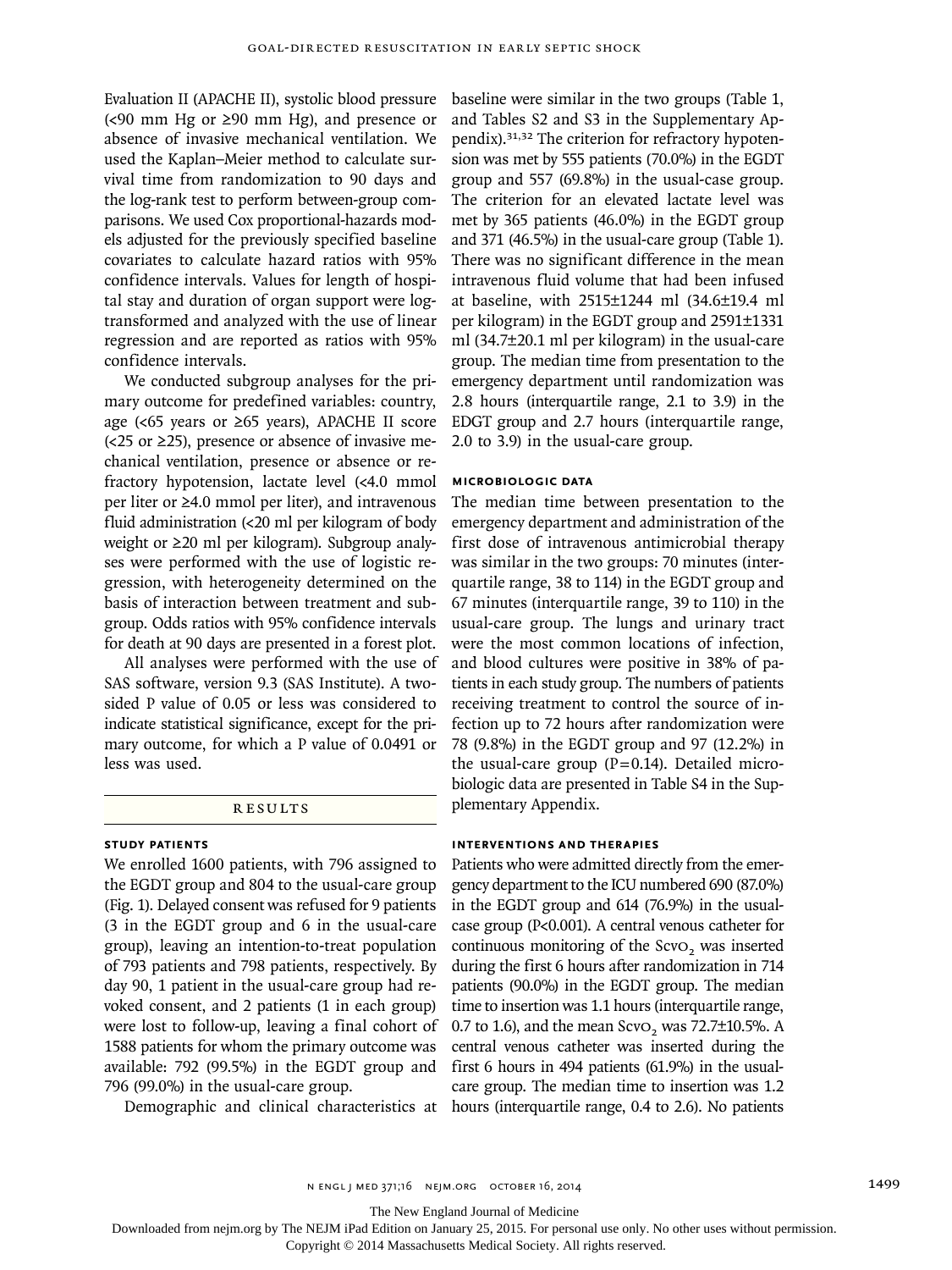

monitoring during the first 6 hours.

The volume of intravenous fluids administered during the first 6 hours was greater in the EGDT group than in the usual-care group (1964±1415 ml vs. 1713±1401 ml, P<0.001) (Table S5 in the Supplementary Appendix). More patients in the EGDT group than in the usual-care group received a vasopressor infusion (66.6% vs.

in the usual-care group received continuous ScvO<sub>2</sub> parisons) (Table S5 in the Supplementary Appendix). Between 6 and 72 hours, the proportion of patients receiving vasopressor infusions was higher in the EGDT group than in the usual-care group (58.8% vs. 51.5%, P=0.004), as was the proportion of patients receiving dobutamine (9.5% vs. 5.0%, P<0.001) (Table S5 in the Supplementary Appendix).

57.8%), red-cell transfusion (13.6% vs. 7.0%), or tients (2.3%). The median time to cessation was dobutamine (15.4% vs. 2.6%) (P<0.001 for all com-3.5 hours (interquartile range, 1.2 to 5.6). The EGDT was stopped prematurely in 18 pa-

The New England Journal of Medicine

Downloaded from nejm.org by The NEJM iPad Edition on January 25, 2015. For personal use only. No other uses without permission.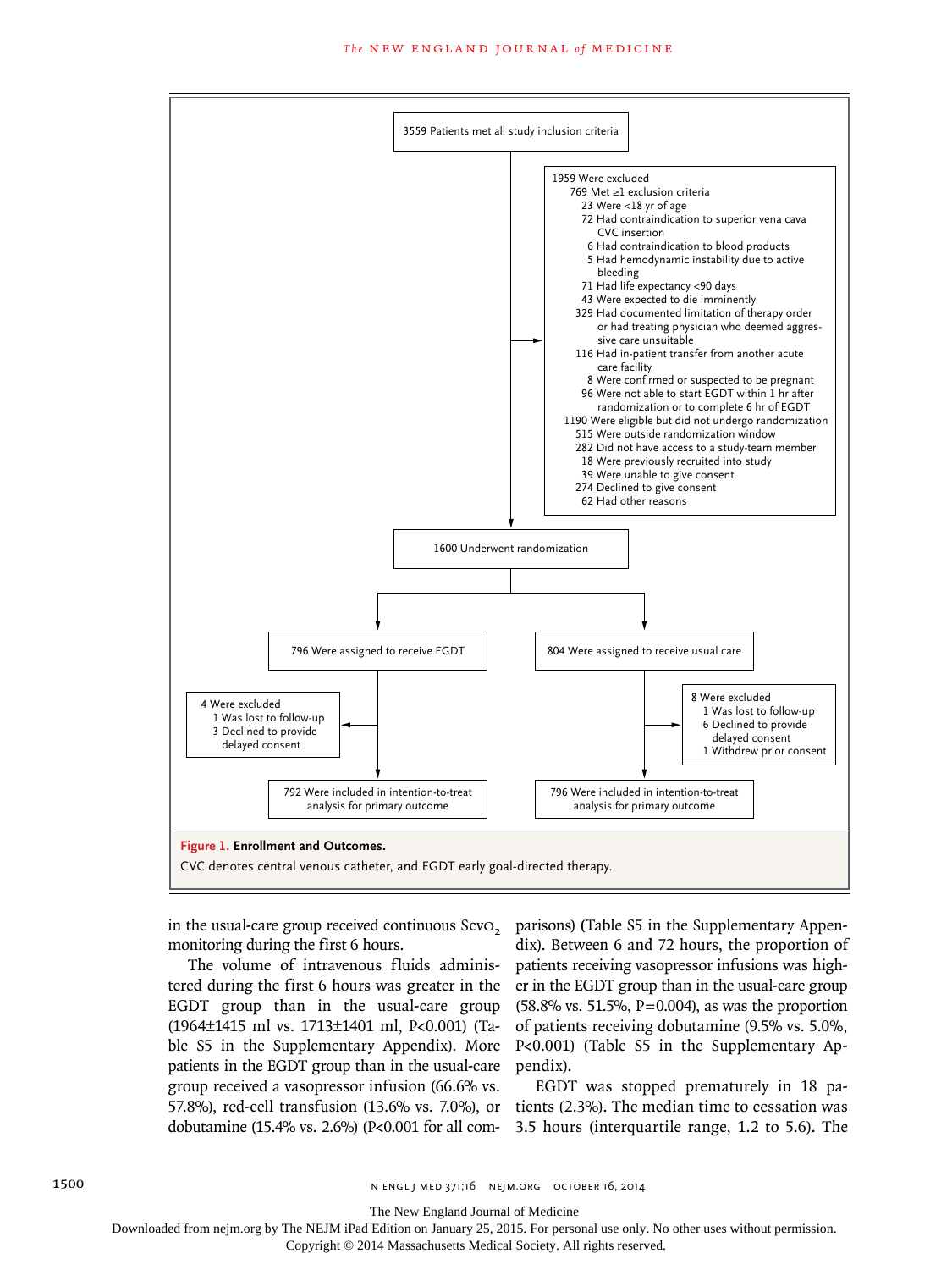most common reasons were withdrawal of  $\Box$ therapy (5 patients), transfer to the operating room (2 patients), and interhospital transfer (3 patients).

#### **Physiological and Laboratory Values**

At the end of the 6-hour intervention period, the mean arterial pressure was higher in the EGDT group than in the usual-care group (76.5±10.8 mm Hg vs. 75.3±11.4 mm Hg, P=0.04). Other physiological and laboratory values were similar in the two groups (Fig. S3 and Table S6 in the Supplementary Appendix). The proportions of patients in the EGDT group for whom the individual resuscitation goals were achieved at 6 hours or for whom the relevant therapy was delivered when a goal was not achieved were 99.6% for saturation of peripheral oxygen, 88.9% for central venous pressure, 94.1% for mean arterial pressure, and 95.3% for ScvO<sub>2</sub> (Fig.  $S4$  in the Supplementary Appendix). At 72 hours after randomization, physiological and laboratory values were similar in the two groups (Table S6 in the Supplementary Appendix).

#### **Primary Outcome**

By 90 days after randomization, the primary outcome (death from any cause) had occurred in 147 of 792 patients (18.6%) in the EGDT group and 150 of 796 patients (18.8%) in the usual-care group (P=0.90) (Table 2, and Table S7 in the Supplementary Appendix). The absolute difference in the risk of death for the EGDT group as compared with the usual care group was −0.3 percentage points (95% confidence interval [CI], −4.1 to 3.6). The survival time did not differ significantly between the groups (Fig. 2A). Between-group mortality was similar in all the predefined subgroups (Fig. 2B). There were no significant between-group differences in 90-day mortality with the use of multivariable logistic regression and Cox proportional-hazards analysis after adjustment for the prespecified baseline covariates (Table S8 in the Supplementary Appendix).

#### **Secondary and Tertiary Outcomes**

The median length of stay in the emergency department after randomization was shorter in the EGDT group than in the usual-care group (1.4 hours [interquartile range, 0.5 to 2.7] vs. 2.0 hours [interquartile range, 1.0 to 3.8], P<0.001) (Table 2). Overall, more patients in the EGDT

| Table 1. Characteristics of the Patients at Baseline.*                        |                            |                                  |
|-------------------------------------------------------------------------------|----------------------------|----------------------------------|
| Characteristic                                                                | <b>EGDT</b><br>$(N = 793)$ | <b>Usual Care</b><br>$(N = 798)$ |
| $Age - yr$                                                                    | $62.7 \pm 16.4$            | $63.1 + 16.5$                    |
| Male sex - no. (%)                                                            | 477 (60.2)                 | 473 (59.3)                       |
| Usual residence - no. (%)                                                     |                            |                                  |
| Home                                                                          | 749 (94.5)                 | 759 (95.1)                       |
| Long-term care facility                                                       | 44 (5.5)                   | 39 (4.9)                         |
| Median score on Charlson comorbidity<br>index (IQR) <sup>+</sup>              | $1(0-2)$                   | $1(0-2)$                         |
| <b>APACHE II scoret:</b>                                                      | $15.4 + 6.5$               | $15.8 + 6.5$                     |
| Mechanical ventilation - no. (%)                                              |                            |                                  |
| Invasive                                                                      | 71 (9.0)                   | 64(8.0)                          |
| Noninvasive                                                                   | 60(7.6)                    | 48 (6.0)                         |
| Vasopressor infusion - no. (%)                                                | 173 (21.8)                 | 173(21.7)                        |
| Total intravenous fluids¶                                                     |                            |                                  |
| Volume - ml                                                                   | $2515 + 1244$              | $2591 + 1331$                    |
| Volume per weight - ml/kg                                                     | $34.6 + 19.4$              | $34.7 + 20.1$                    |
| Inclusion criteria                                                            |                            |                                  |
| Refractory hypotension - no. (%)                                              | 555 (70.0)                 | 557 (69.8)                       |
| Systolic blood pressure - mm Hg                                               | $78.8 + 9.3$               | $79.6 + 8.4$                     |
| Lactate                                                                       |                            |                                  |
| $\geq$ 4.0 mmol/liter — no. (%)                                               | 365 (46.0)                 | 371 (46.5)                       |
| Value at time that criterion was<br>met - mmol/liter                          | $6.7 + 3.3$                | $6.6 + 2.8$                      |
| Median interval after presentation to<br>emergency department<br>$(IQR) - hr$ |                            |                                  |
| Until final inclusion criterion was<br>met                                    | $1.4(0.6-2.5)$             | $1.3(0.5-2.4)$                   |
| Until randomization                                                           | $2.8(2.1-3.9)$             | $2.7(2.0-3.9)$                   |

\* Plus–minus values are means ±SD. There were no significant differences in baseline characteristics between the two study groups. EGDT denotes early goal-directed therapy, and IQR interquartile range.

† Scores on the Charlson comorbidity index range from 0 to 33, with higher scores indicating a greater burden of disease.

‡ A severity-of-illness score that was based on the Acute Physiology and Chronic Health Evaluation II (APACHE II) variables with the use of data that were recorded closest to, but prior to, randomization was calculated to assess baseline equivalence. Scores on the APACHE II range from 0 to 71, with higher scores indicating more severe disease and a higher risk of death.

- Vasopressor infusions included one or more of the following agents at any dose for at least 30 minutes within 1 hour before randomization: norepinephrine, epinephrine, dopamine, metaraminol, and phenylephrine.
- ¶Total intravenous fluids include fluids administered before arrival at the hospital and during the interval between presentation to the emergency department and randomization.
- Data on systolic blood pressure and lactate are provided only for patients who met the inclusion criterion for refractory hypotension (a systolic blood pressure of <90 mm Hg or a mean arterial pressure of <65 mm Hg after an intravenous fluid challenge of 1000 ml or more administered within a 60-minute period) or the inclusion criterion for hyperlactatemia (a lactate level of ≥4.0 mmol per liter). These values were recorded at the time that the inclusion criterion was met.

n engl j med 371;16 nejm.org october 16, 2014 1501

The New England Journal of Medicine

Downloaded from nejm.org by The NEJM iPad Edition on January 25, 2015. For personal use only. No other uses without permission.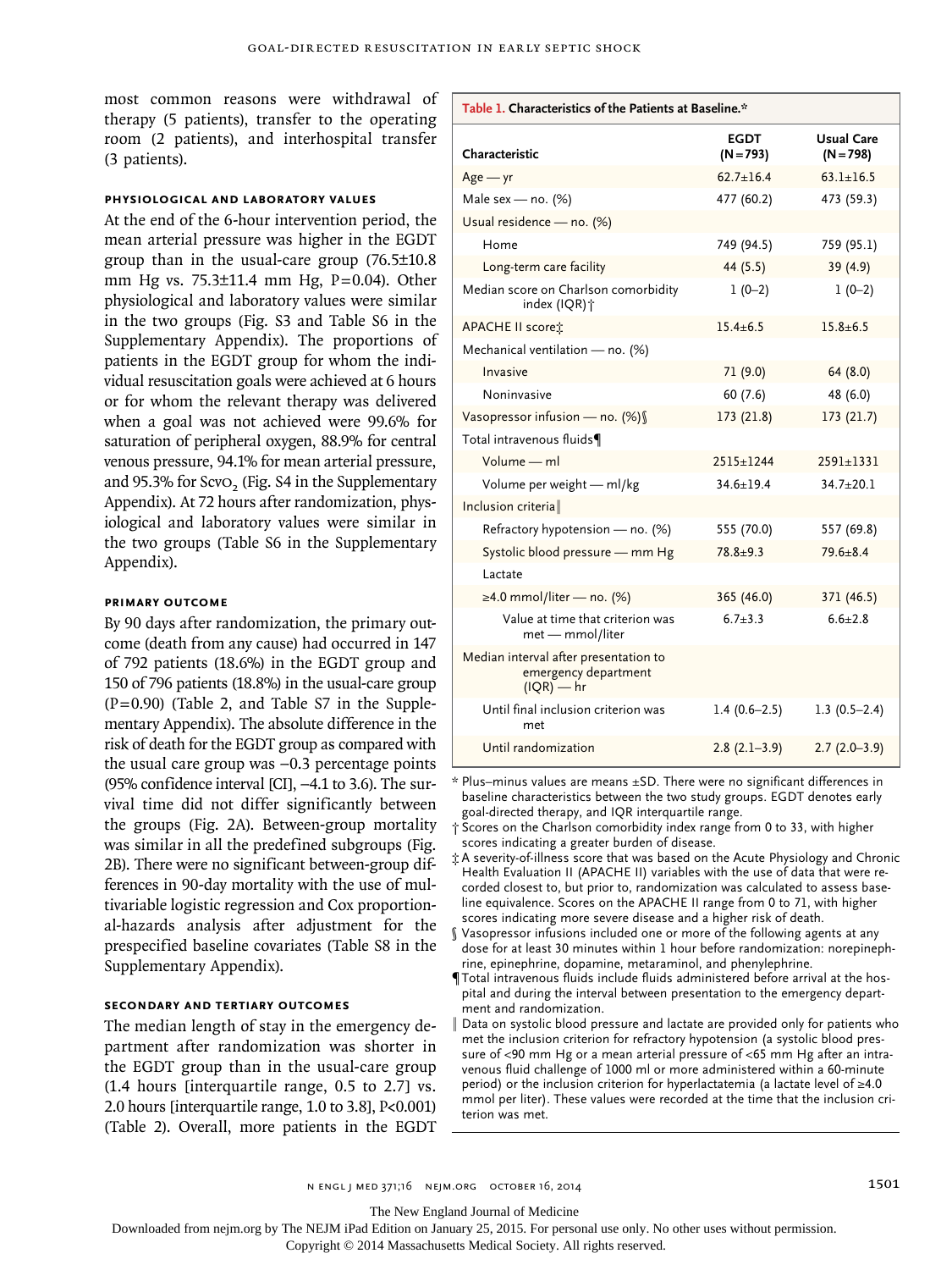| Table 2. Study Outcomes.                                      |                     |                           |                           |                                                               |         |
|---------------------------------------------------------------|---------------------|---------------------------|---------------------------|---------------------------------------------------------------|---------|
| Variable                                                      | $(N = 793)$<br>EGDT | Usual Care<br>$(N = 798)$ | Relative Risk<br>(95% CI) | percentage points<br>Risk Difference<br>(95% CI) <sup>*</sup> | P Value |
| Primary outcome: death by day 90 - no./total no. (%)          | 147/792 (18.6)      | 150/796 (18.8)            | 0.98(0.80 to 1.21)        | $-0.3(-4.1 \text{ to } 3.6)$                                  |         |
| Secondary outcomes                                            |                     |                           |                           |                                                               |         |
| Median duration of stay (IQR)†                                |                     |                           |                           |                                                               |         |
| Emergency department — hr                                     | $1.4(0.5-2.7)$      | $2.0(1.0-3.8)$            |                           |                                                               | 0.001   |
| ICU — days                                                    | $2.8(1.4 - 5.1)$    | $2.8(1.5-5.7)$            |                           |                                                               |         |
| Hospital — days                                               | $8.2(4.9 - 16.7)$   | $8.5(4.9 - 16.5)$         |                           |                                                               |         |
| Use and duration of organ support;                            |                     |                           |                           |                                                               |         |
| Invasive mechanical ventilation — no./total no. (%)           | 238/793 (30.0)      | 251/798 (31.5)            | 0.95(0.82 to 1.11)        | $-1.4$ (-6.0 to 3.1)                                          |         |
| Median duration of invasive mechanical ventilation (IQR) - hr | $62.2(23.5-181.8)$  | 65.5 (23.0-157.9)         |                           |                                                               |         |
| Vasopressor support - no./total no. (%)                       | 605/793 (76.3)      | 525/798 (65.8)            | 1.16 (1.09 to 1.24)       | 10.5 (6.1 to 14.9)                                            | 0.001   |
| Median duration of vasopressor support (IQR) — hr             | 29.4 (12.9-61.0)    | 34.2 (14.0-67.0)          |                           |                                                               |         |
| Renal-replacement therapy — no./total no. (%)                 | 106/793 (13.4)      | 108/798 (13.5)            | 0.99(0.77 to 1.27)        | $-0.2$ ( $-3.5$ to 3.2)                                       |         |
| Median duration of renal-replacement therapy (IQR) — $hr\$    | 57.8 (25.3-175.0)   | 85.9 (29.3-182.9)         |                           |                                                               |         |
| Tertiary outcomes - no./total no. (%)                         |                     |                           |                           |                                                               |         |
| Death by day 28                                               | 117/792 (14.8)      | 127/797 (15.9)            | 0.93(0.73 to 1.17)        | $-1.2$ ( $-4.7$ to 2.4)                                       |         |
| Death by the time of discharge from ICU                       | 79/725 (10.9)       | 85/661 (12.9)             | 0.85(0.64 to 1.13)        | $-2.0$ $(-5.4$ to $1.5)$                                      |         |
| Death by the time of discharge from hospital                  | 115/793 (14.5)      | 125/797 (15.7)            | 0.92(0.73 to 1.17)        | $-1.2$ ( $-4.7$ to 2.3)                                       |         |

The duration of stay was calculated from the time of randomization, except for the stay in the intensive care unit (ICU), which was calculated from the time of ICU admission.<br>The duration of organ support was calculated fr The duration of stay was calculated from the time of randomization, except for the stay in the intensive care unit (ICU), which was calculated from the time of ICU admission. The duration of organ support was calculated from the time of randomization. †

‡§Data for renal-replacement therapy were censored at 90 days after randomization.

¶Data for mortality at the time of hospital discharge (for the index admission) were censored at 60 days after randomization.

The New England Journal of Medicine

Downloaded from nejm.org by The NEJM iPad Edition on January 25, 2015. For personal use only. No other uses without permission.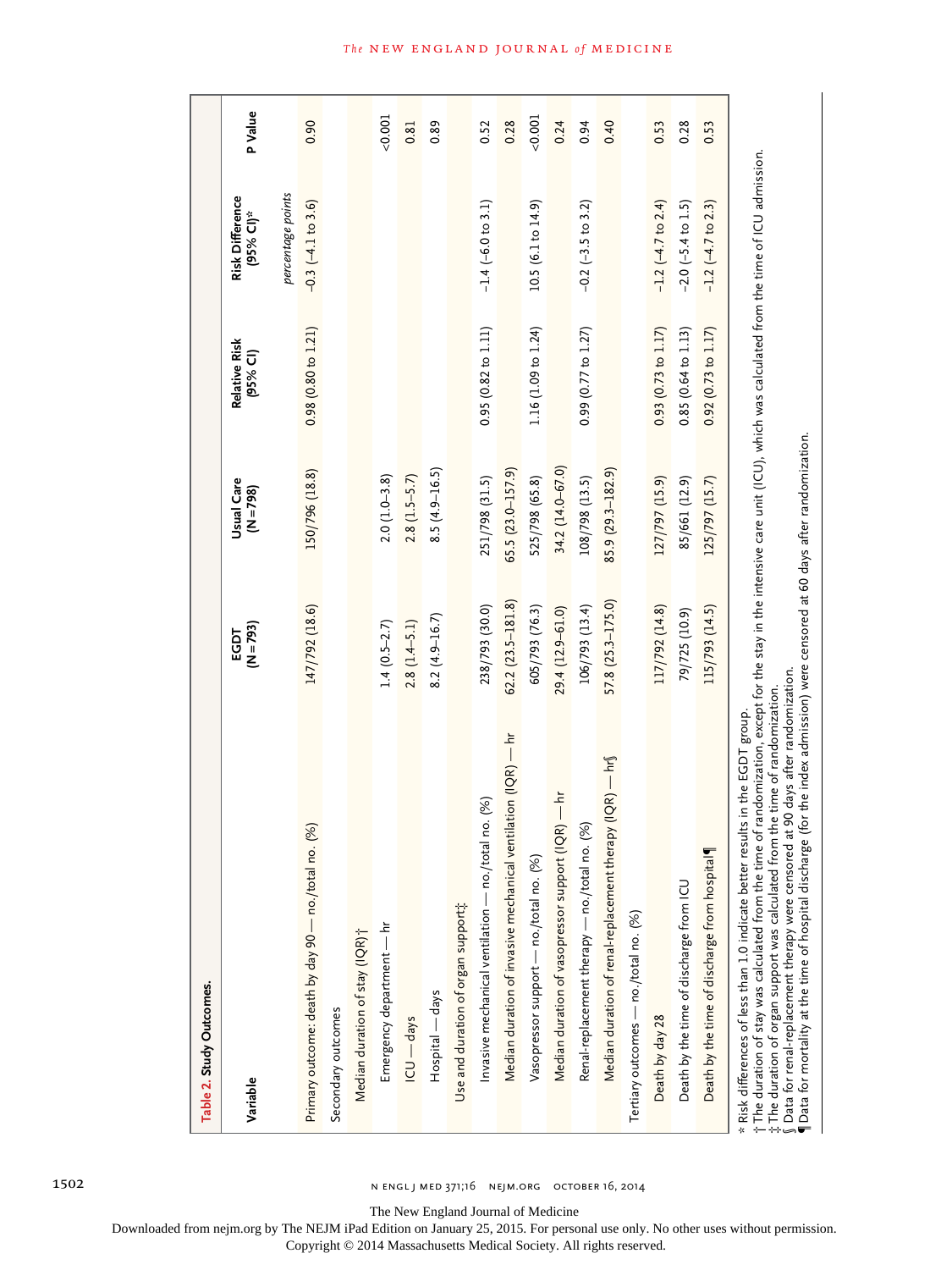

**Figure 2. Probability of Survival and Subgroup Analyses of the Risk of Death at 90 Days.**

Panel A shows Kaplan–Meier estimates of the probability of death at 90 days for patients with septic shock receiving either early goaldirected therapy (EGDT) or usual care for 6 hours (P=0.82 by the log-rank test for the between-group difference). Panel B shows the odds ratio for death at 90 days in the EGDT group, as compared with the usual-care group, among all patients and in predefined subgroups. The size of the squares representing odds ratios corresponds to the relative size of the subgroup. The horizontal bars represent 95% confidence intervals. Scores on the Acute Physiology and Chronic Health Evaluation II (APACHE II) range from 0 to 71, with higher scores indicating more severe disease and a higher risk of death. IV denotes intravenous.

The New England Journal of Medicine

Downloaded from nejm.org by The NEJM iPad Edition on January 25, 2015. For personal use only. No other uses without permission.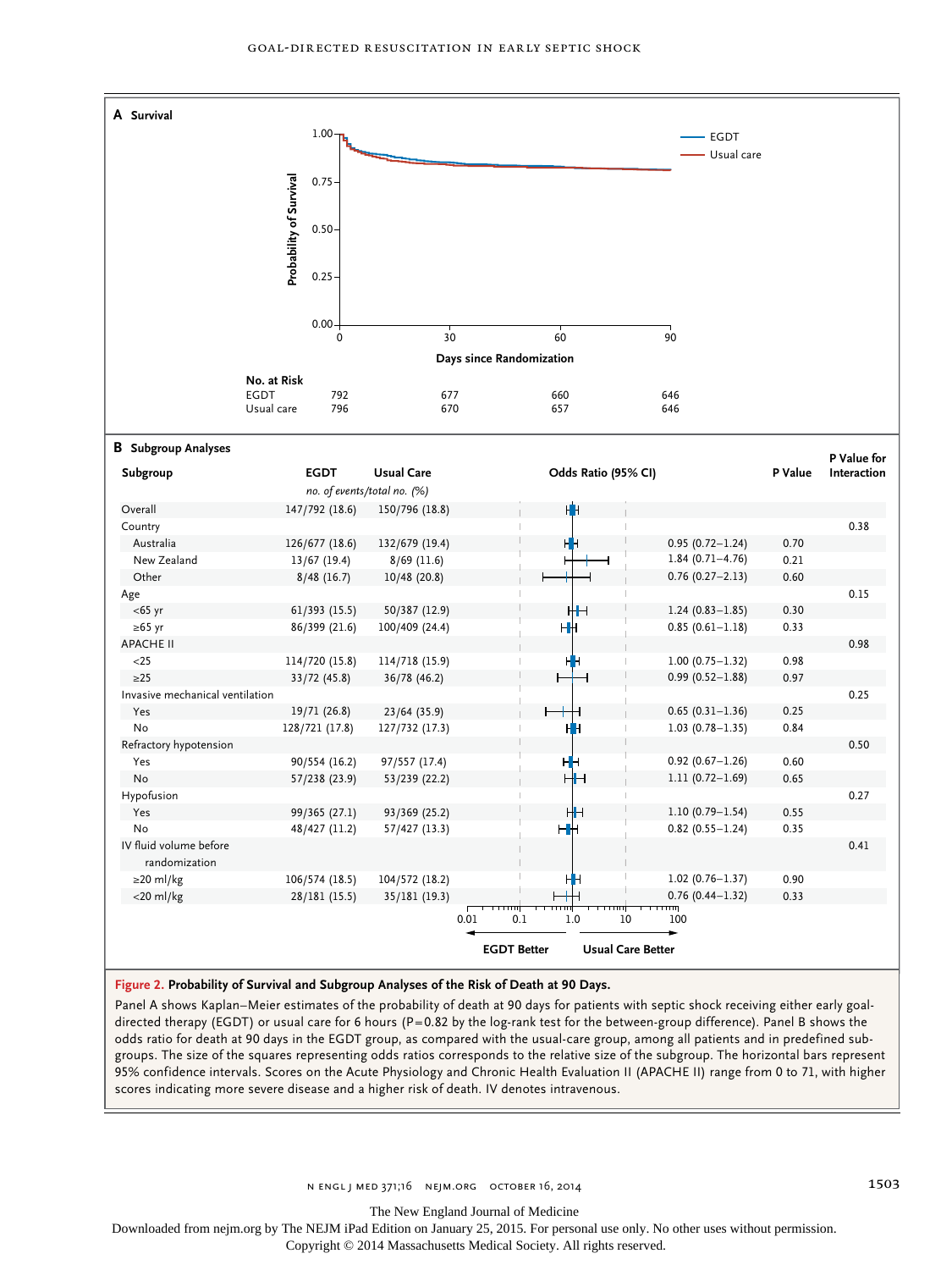group than in the usual-care group received a vasopressor infusion (76.3% vs. 65.8%, P<0.001), but the median duration of the infusion did not differ significantly between the two groups (29.4 hours [interquartile range, 12.9 to 61.0] and 34.2 hours [interquartile range, 14.0 to 67.0], respectively;  $P=0.24$ ). There were no other significant between-group differences in secondary or tertiary outcomes. Subsidiary analyses of secondary and tertiary variables after adjustment for predefined covariates did not alter any of the reported findings (Table S8 in the Supplementary Appendix).

#### **Adverse Events**

There was no significant between-group difference in the number of patients with one or more adverse events: 56 patients (7.1%) in the EGDT group and 42 patients (5.3%) in the usual-care group ( $P=0.15$ ). A breakdown of specific adverse events is presented in Table S9 in the Supplementary Appendix.

#### Discussion

In this randomized trial conducted in a variety of health care settings, we found that EGDT, as compared with usual care, did not reduce the primary outcome of 90-day all-cause mortality, either overall or in any of the prespecified subgroups, among patients with early septic shock who presented to the emergency department. There were also no significant differences in 28 day or in-hospital mortality, duration of organ support, or length of hospital stay.

Adherence to the algorithm-directed therapies was very high, and the potentially confounding effect of the time to the administration of antimicrobial drugs was addressed by the requirement that such drugs be administered before randomization. In addition, the loss to follow-up was minimal. The statistical analysis plan was published before recruitment was completed, which eliminated the potential for analytical bias.<sup>28</sup> Although the trial could not be blinded because of the practical requirements of EGDT, the risk of bias was minimized through central randomization, concealment of study-group assignments before randomization to avoid selection bias, and the use of a robust primary outcome that would not be subject to observer bias. The results also have a high degree of external validity, since participating sites were representative of all regions across Australia and New Zealand, including metropolitan and rural centers, with a mix of EGDT implementation models based in the emergency department, ICU, or both.

The rate of death in our study was lower than that reported in the original EGDT trial.11 This finding is consistent with data showing that inhospital mortality for patients who are admitted to ICUs with severe sepsis and septic shock has been reduced by 1 percentage point per year during the past two decades, with the decline beginning before the introduction of the Surviving Sepsis Campaign.4,8,33 Although our study had entry criteria similar to those in the ProCESS study and the original EGDT trial, it is possible that the patients in our study had a reduced risk of death because of low rates of chronic disease and better functional status, as evidenced by the low proportion of nursing home residents before randomization. Nonetheless, the number of patients with septic shock at the time of enrollment was high, indicating that the target population was enrolled. The high number of patients who were discharged home may also support the small increment in mortality between hospital discharge and 90 days. There was no trend suggesting an effect of EGDT in any unadjusted or adjusted estimates of mortality, and subgroup analyses did not indicate that the benefit from EGDT increased with the severity of illness. Although contamination of the usual-care group by the incorporation of some elements of the EGDT protocol into usual care may have biased the study results, significant differences in EGDTspecific treatments that were administered in the two groups and the similarity between therapies administered in the usual-care group in this study and those in our pretrial observational study<sup>25</sup> indicate that such an effect in the usualcare group is unlikely.

Our findings agree with those of the ProCESS trial,10 in which investigators also used a resuscitation algorithm that was similar to that used in the original EGDT trial.<sup>11</sup> Although our results differ from those in the original trial, they are consistent with previous studies showing that bias in small, single-center trials may lead to inflated effect sizes<sup>34</sup> that cannot be replicated in larger, multicenter studies.<sup>35-37</sup> Although the ProCESS study did not directly compare protocol-based EGDT for resuscitation with care that

The New England Journal of Medicine

Downloaded from nejm.org by The NEJM iPad Edition on January 25, 2015. For personal use only. No other uses without permission.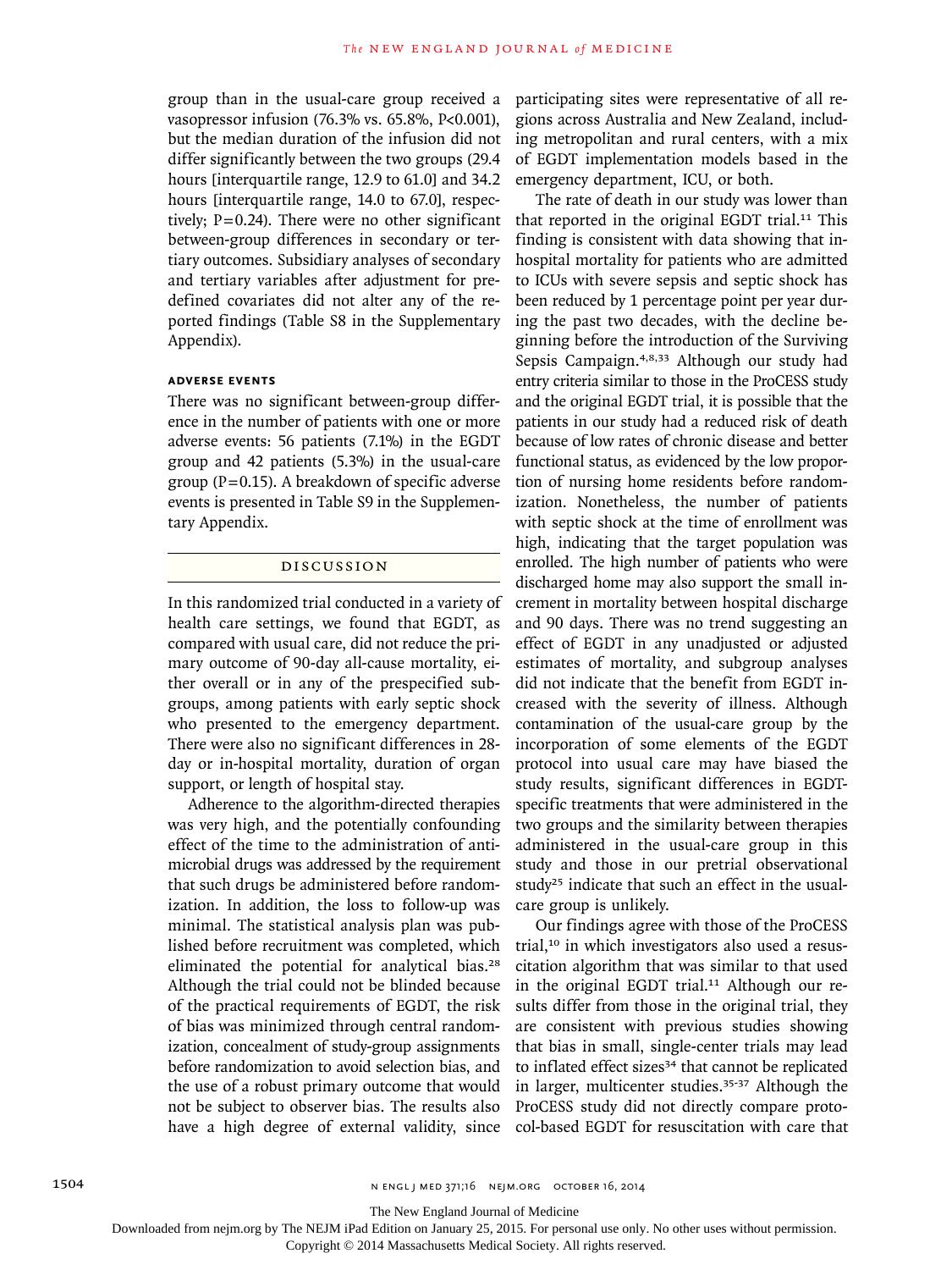was not protocol-based, the concordance of results between our study and the ProCESS study suggests that EGDT does not offer a survival advantage in patients presenting to the emergency department with early septic shock. Whether resuscitation protocols with different goals or different individual therapies in the EGDT bundle offer a survival benefit remains to be determined.

In conclusion, the results of our trial show that EGDT, as compared with usual resuscitation practice, did not decrease mortality among patients presenting to the emergency department with early septic shock. Our findings suggest that the value of incorporating EGDT into international guidelines as a standard of care is questionable.

Supported by grants from the National Health and Medical Research Council of Australia (491075 and 1021165) and the Alfred Foundation.

Disclosure forms provided by the authors are available with the full text of this article at NEJM.org.

#### **Appendix**

The affiliations of the writing committee members are as follows: the Australian and New Zealand Intensive Care Research Centre, School of Public Health and Preventive Medicine (S.L.P., A.D., M.B., R.B., D.J.C., A.M.H., B.D.H., S.A.R.W., P.W.) and the School of Public Health (P.A.C.), Monash University, Melbourne, VIC; University of Adelaide and Queen Elizabeth Hospital, Adelaide, SA (S.L.P., P.W.); Royal North Shore Hospital and University of Sydney, Sydney, NSW (A.D.); Austin Hospital, Melbourne, VIC (R.B.); Alfred Hospital Melbourne, VIC (P.A.C., D.J.C); Liverpool Hospital and University of New South Wales, Sydney, NSW (A.H.); and Royal Perth Hospital and University of Western Australia, Perth, WA (S.A.R.W.) — all in Australia; and Hamad Medical, Doha, Qatar (P.A.C).

#### **References**

**1.** Jawad I, Lukšić I, Rafnsson SB. Assessing available information on the burden of sepsis: global estimates of incidence, prevalence and mortality. J Glob Health 2012;2:010404.

**2.** Angus DC, Linde-Zwirble WT, Lidicker J, Clermont G, Carcillo J, Pinsky MR. Epidemiology of severe sepsis in the United States: analysis of incidence, outcome, and associated costs of care. Crit Care Med 2001;29:1303-10.

**3.** Gaieski DF, Edwards JM, Kallan MJ, Carr BG. Benchmarking the incidence and mortality of severe sepsis in the United States. Crit Care Med 2013;41:1167-74. **4.** Kaukonen K-M, Bailey M, Suzuki S, Pilcher D, Bellomo R. Mortality related to severe sepsis and septic shock among critically ill patients in Australia and New Zealand, 2000-2012. JAMA 2014;311:1308- 16.

**5.** Annane D, Aegerter P, Jars-Guincestre MC, Guidet B. Current epidemiology of septic shock: the CUB-Réa Network. Am J Respir Crit Care Med 2003;168:165-72.

**6.** Harrison DA, Welch CA, Eddleston JM. The epidemiology of severe sepsis in England, Wales and Northern Ireland, 1996 to 2004: secondary analysis of a high quality clinical database, the ICNARC Case Mix Programme Database. Crit Care 2006;10:R42.

**7.** Wang HE, Shapiro NI, Angus DC, Yealy DM. National estimates of severe sepsis in United States emergency departments. Crit Care Med 2007;35:1928-36.

**8.** The Australasian Resuscitation in Sepsis Evaluation (ARISE) Investigators, Australian and New Zealand Intensive Care Society (ANZICS) Adult Patient Database (APD) Management Committee. The outcome of sepsis and septic shock presenting to the emergency departments of Australia and New Zealand. Crit Care Resusc 2007;9:8-18.

**9.** Quenot J-P, Binquet C, Kara F, et al. The epidemiology of septic shock in French intensive care units: the prospective multicenter cohort EPISS study. Crit Care 2013;17:R65.

**10.** Yealy DM, Kellum JA, Huang DT, et al. A randomized trial of protocol-based care for early septic shock. N Engl J Med 2014; 370:1683-93.

**11.** Rivers E, Nguyen B, Havstad S, et al. Early goal-directed therapy in the treatment of severe sepsis and septic shock. N Engl J Med 2001;345:1368-77.

**12.** Dellinger RP, Carlet JM, Masur H, et al. Surviving Sepsis Campaign guidelines for management of severe sepsis and septic shock. Crit Care Med 2004;32:858-73. [Errata, Crit Care Med 2004;32:1449, 2169-70.]

**13.** Dellinger RP, Levy MM, Carlet JM, et al. Surviving Sepsis Campaign: international guidelines for management of severe sepsis and septic shock: 2008. Intensive Care Med 2008;34:17-60. [Erratum, Intensive Care Med 2008;34:783-5.]

**14.** Dellinger RP, Levy MM, Rhodes A, et al. Surviving Sepsis Campaign: international guidelines for management of severe sepsis and septic shock: 2012. Crit Care Med 2013;41:580-637.

**15.** Kortgen A, Niederprüm P, Bauer M. Implementation of an evidence-based "standard operating procedure" and outcome in septic shock. Crit Care Med 2006;34:943-9.

**16.** Jones AE, Focht A, Horton JM, Kline JA. Prospective external validation of the clinical effectiveness of an emergency department-based early goal-directed therapy protocol for severe sepsis and septic shock. Chest 2007;132:425-32.

**17.** Barochia AV, Cui X, Vitberg D, et al. Bundled care for septic shock: an analysis of clinical trials. Crit Care Med 2010;38: 668-78.

**18.** Levy MM, Dellinger RP, Townsend SR, et al. The Surviving Sepsis Campaign: results of an international guidelinebased performance improvement program targeting severe sepsis. Intensive Care Med 2010;36:222-31.

**19.** Hayes MA, Timmins AC, Yau EH, Palazzo M, Hinds CJ, Watson D. Elevation of systemic oxygen delivery in the treatment of critically ill patients. N Engl J Med 1994;330:1717-22.

**20.** Hebert PC, Wells G Blajchman MA, et al. A multicenter, randomized, controlled clinical trial of transfusion requirements in critical care. N Engl J Med 1999;340:409-17. [Erratum, N Engl J Med 1999;340:1056.] **21.** Peake S, Webb S, Delaney A. Early goal-directed therapy of septic shock: we honestly remain skeptical. Crit Care Med 2007;35:994-5.

**22.** Perel A. Bench-to-bedside review: the initial hemodynamic resuscitation of the septic patient according to Surviving Sepsis Campaign guidelines — does one size fit all? Crit Care 2008;12:223.

**23.** Surviving Sepsis Campaign responds to ProCESS Trial: updated 19 May 2014 (http://www.survivingsepsis.org/ SiteCollectionDocuments/SSC-Responds

-ProCESS-Trial.pdf). **24.** Huang DT, Angus DC, Barnato A, et

al. Harmonizing international trials of early goal-directed resuscitation for severe sepsis and septic shock: methodology of ProCESS, ARISE, and ProMISe. Intensive Care Med 2013;39:1760-75.

**25.** Peake SL, Bailey M, Bellomo R, et al. Australasian Resuscitation of Sepsis Evaluation (ARISE): a multi-centre, prospec-

The New England Journal of Medicine

Downloaded from nejm.org by The NEJM iPad Edition on January 25, 2015. For personal use only. No other uses without permission.